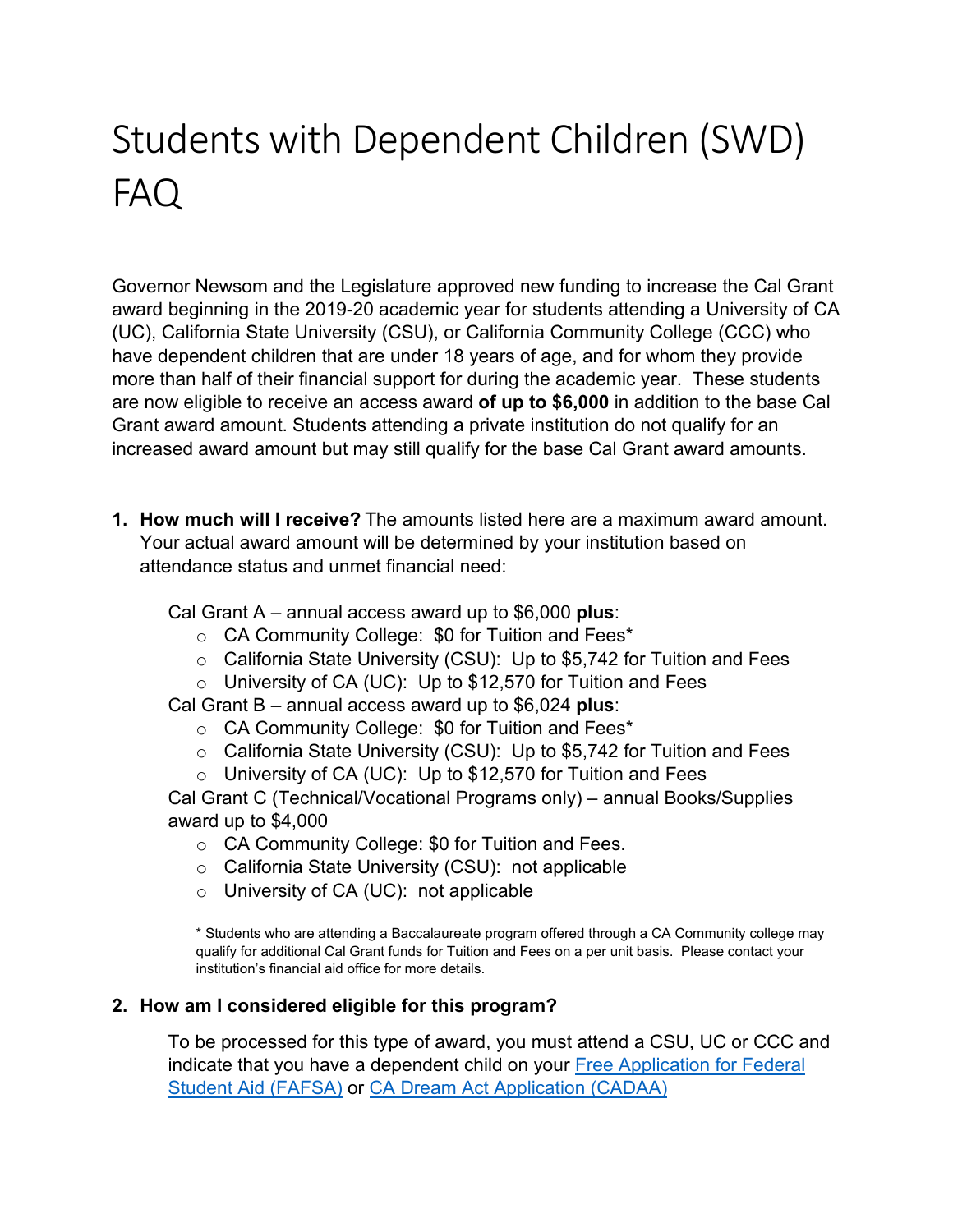The dependent child must be under the age of 18 by July 1, 2019 and you must provide more than half of their financial support during the academic year.

### **3. How is a "dependent child" defined?**

According to Article 9. *Awards for Students with Dependent Children*, section 69465, in Chapter 1.7 of Part 42 of Division 5 of Title 3 of the Education Code, a "dependent child" or "dependent children" means a child or children, as applicable, under 18 years of age whose parent or legal guardian is the student and if the child or all the children collectively receive more than 50 percent of their support from the student.

A parent is defined as someone who has a biological and/or legally adopted child.

A legal guardian is defined as someone other than the child's biological parent who accepts legal responsibility for the child.

### **4. How can I certify through the California Student Aid Commission that I have a dependent child?**

To certify, create a WebGrants 4 Students (WG4S) account and sign in at [mygrantinfo.csac.ca.gov](https://mygrantinfo.csac.ca.gov/) . Once signed in, you should see a pop up notification asking you to certify your eligibility if you have been selected for the award. If you make an error during this certification process, you must contact your financial aid office at your institution to submit a correction.

If you are unable to access your account to complete the certification online, you may print the paper [Confirmation of Students with Dependent Children Form \(G-](https://www.csac.ca.gov/post/confirmation-eligibility-students-dependents)[60\)](https://www.csac.ca.gov/post/confirmation-eligibility-students-dependents) and email to [studentsupport@csac.ca.gov](mailto:studentsupport@csac.ca.gov) or mail to:

California Student Aid Commission

Program Administration and Services Division

PO Box 419027

Rancho Cordova, CA 95741-9027

# **5. What do I need to do after I certify my eligibility?**

Once you have completed your certification form, allow 5-7 business days for your institution to receive an updated status of your award. Your school needs time to process your award. You may contact the financial aid office at the